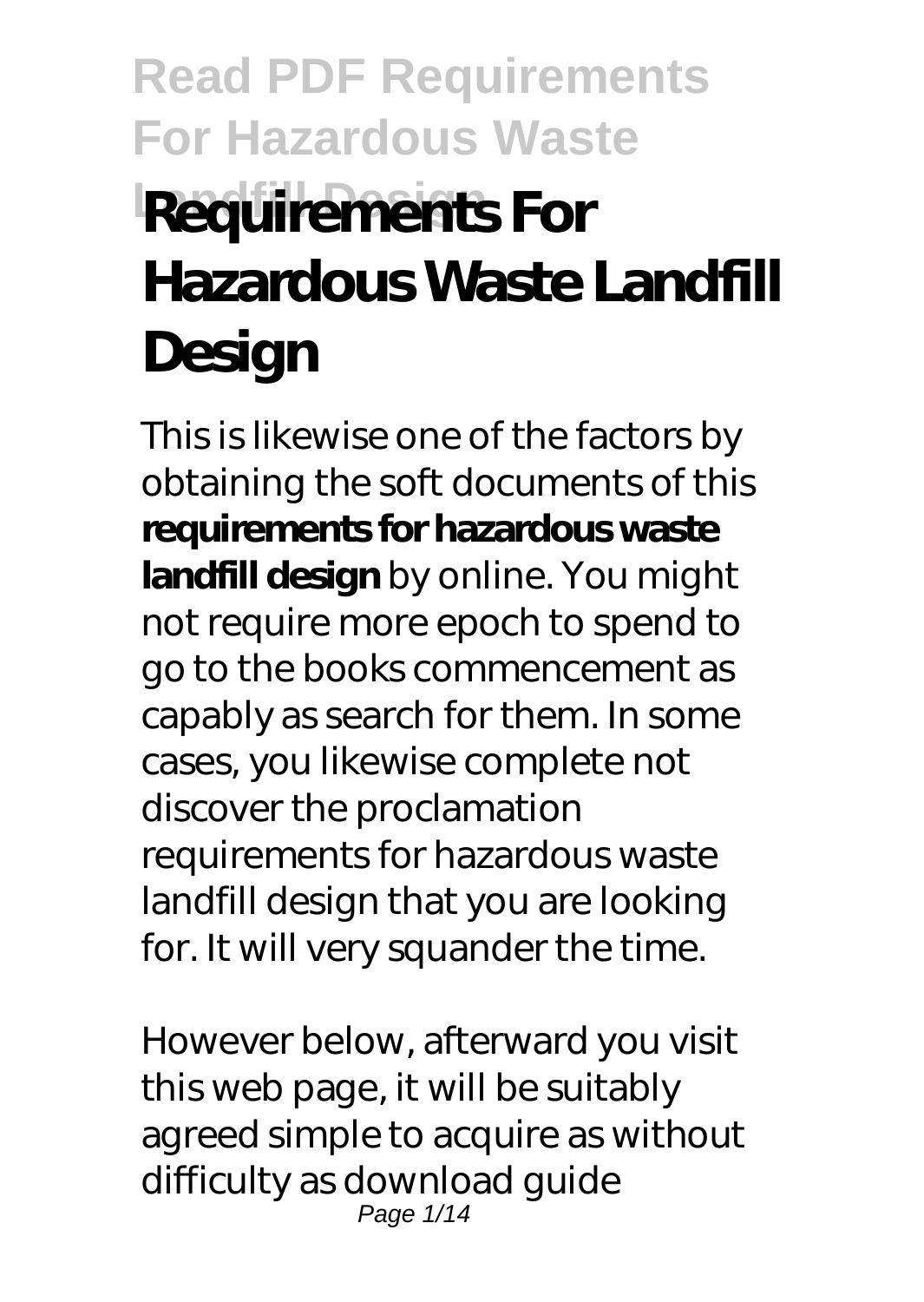**Read PDF Requirements For Hazardous Waste** requirements for hazardous waste landfill design

It will not bow to many grow old as we run by before. You can do it even if show something else at house and even in your workplace. thus easy! So, are you question? Just exercise just what we pay for below as skillfully as evaluation **requirements for hazardous waste landfill design** what you with to read!

2. Landfills Matter - A Journey of Hazardous Waste BASICS OF HAZARDOUS WASTE TRAINING FOR INDUSTRY*Hazardous Waste Management* Scott The Recycle Guy - Household Hazardous Wastes 4.3 Hazardous Waste Management Page 2/14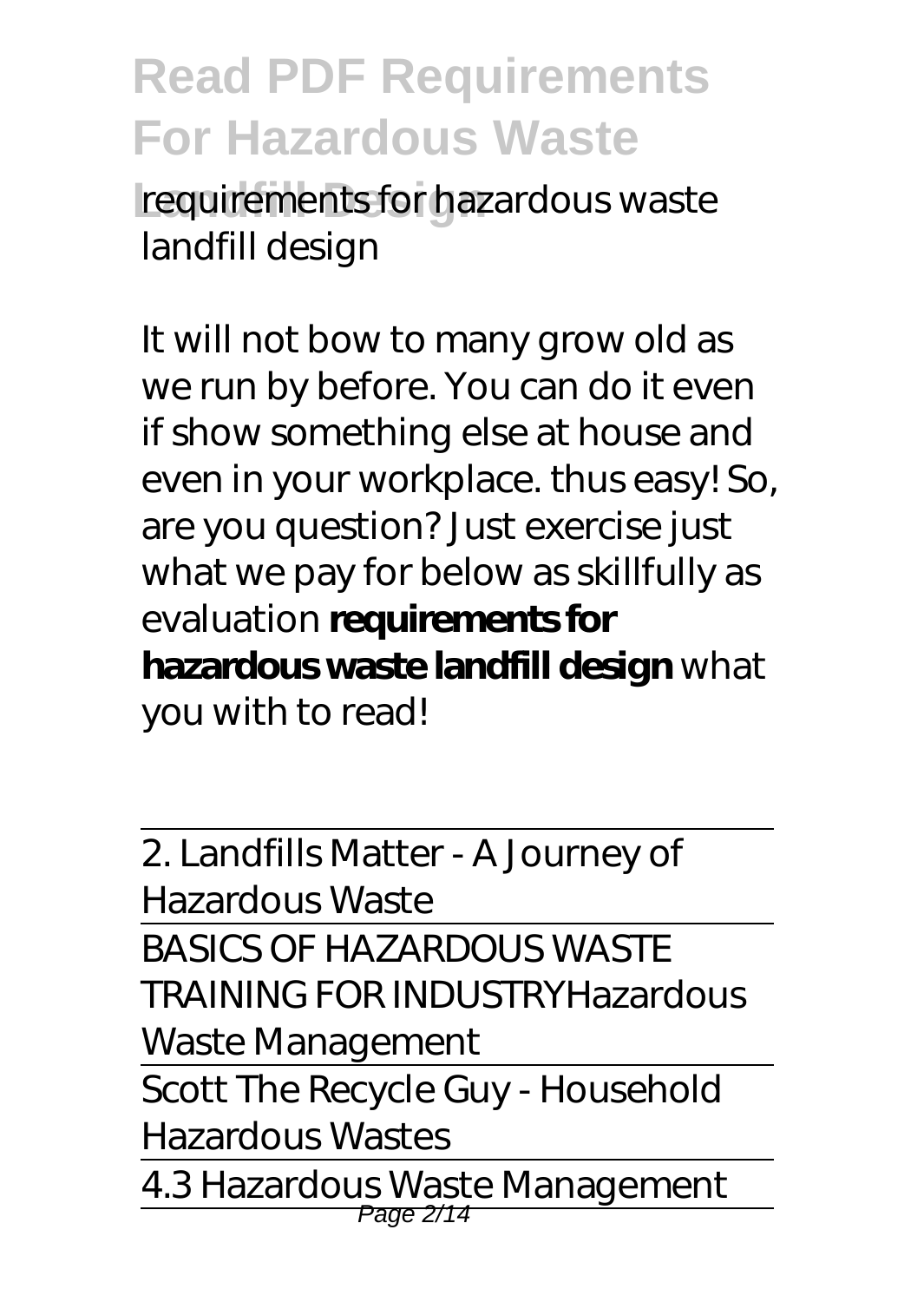**RCRA Hazardous Waste Management** Training 3. How it Works - A Journey of Hazardous Waste *Smelly hazardous waste landfill gets hefty fines and new permit* Wasted Breath Silence and Sickness at America's Largest Toxic Waste Dump

Hazardous Waste Requirements Hazardous Waste Management Safety Video I-Team: Potentially Hazardous Waste Buried in Baby Gun Club

Landfill

Republic Services: 2020 Annual Bulky Item Cleanup

88,000 tons of radioactive waste – and nowhere to put itDo I have ADHD? *How Does a Modern Landfill Work?* **How a Landfill Works** LANDFILL PROCESS

Science Video for Kids: How to Care for the EnvironmentZoox's \$800M Robo Taxi Could Beat Tesla and Uber Page 3/14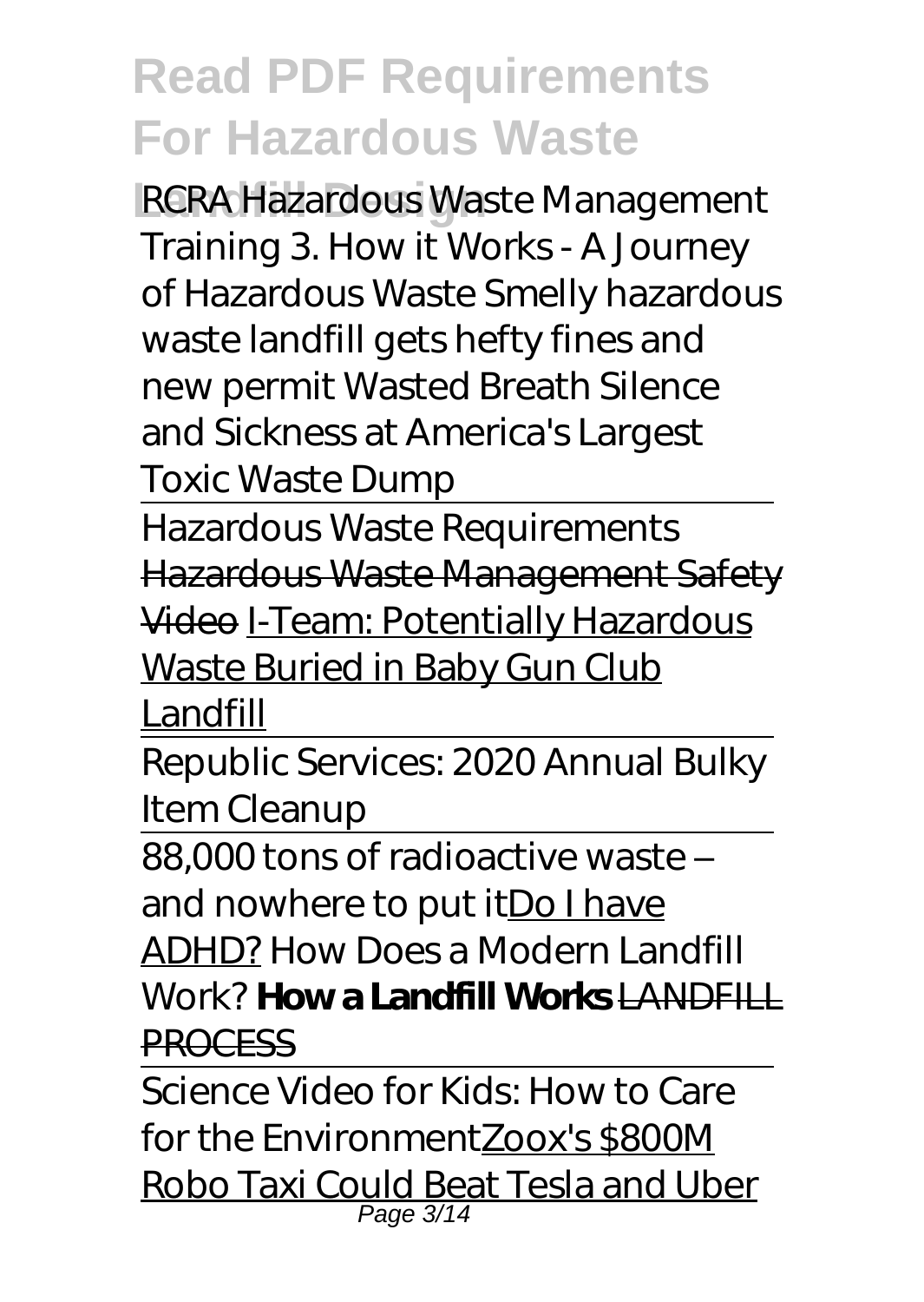**Landfill facts and statistics - A global problem Reduce, Reuse and Recycle, to enjoy a better life | Educational Video for Kids.** HOW IT WORKS | Fluorescent light, Garden tools, Toxic Waste, Nappies | Episode 32 | Free Documentary *Hazardous waste disposal site/TSDF On the Job - Household Hazardous Waste Facility* We produce 13 tons of hazardous waste every second [Advertiser content from MailChimp] *Household Hazardous Waste Disposal* HDPC Hearing on Radioactive and Hazardous Waste Loopholes **Trash Talk: Hazardous Waste Disposal HAZARDOUS WASTE IDENTIFICATION AND CLASSIFICATION (part 1 of 2)** Requirements For Hazardous Waste **Landfill** For hazardous waste to be accepted

at a landfill, it must meet the WAC for Page 4/14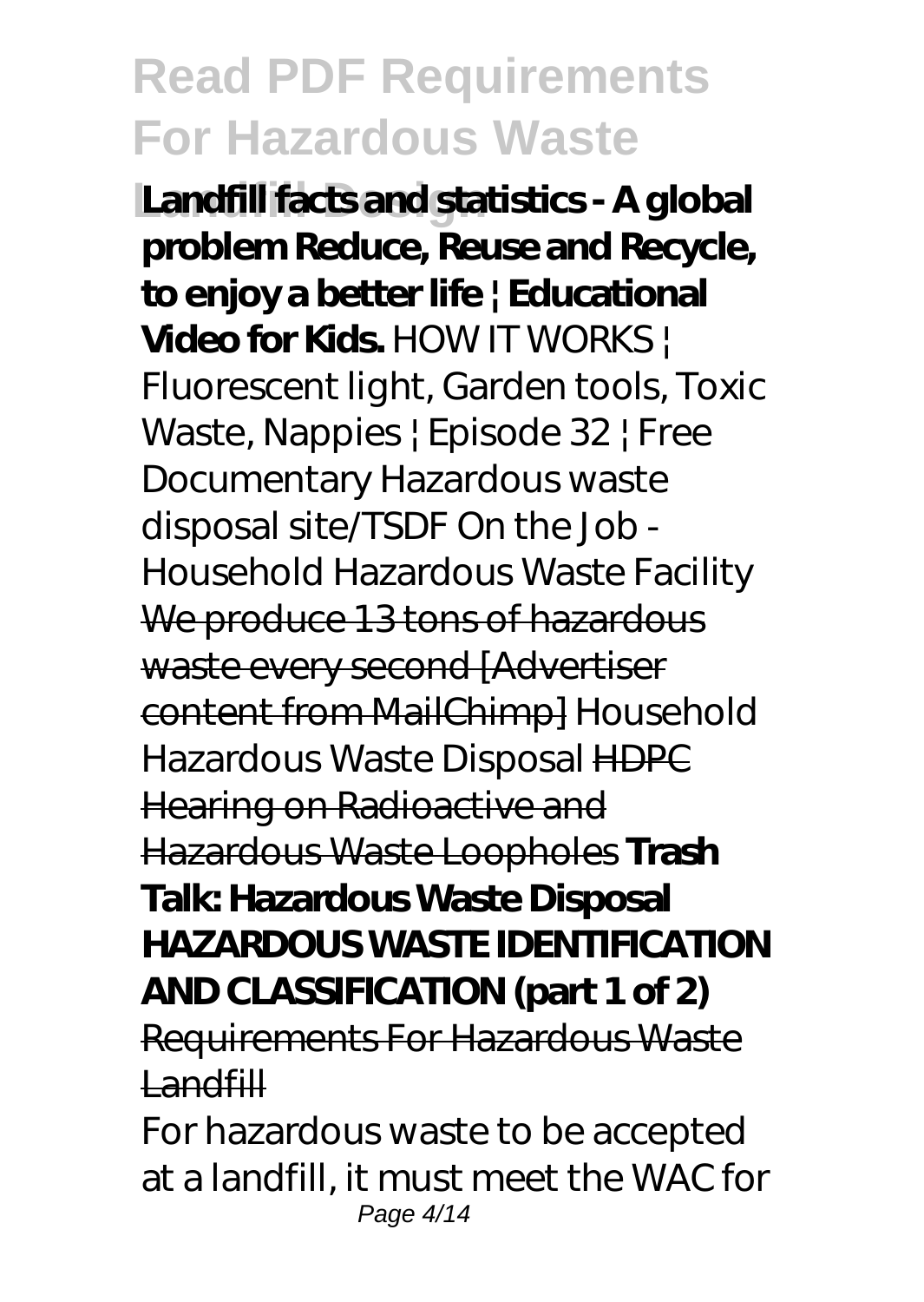**La landfill for hazardous waste. Any** hazardous waste that must be landfilled and cannot meet the WAC is' problematic...

Dispose of waste to landfill - GOV.UK (a) in a landfill for hazardous waste: k

 $1.0 \times 10 - 9$  metre/second: thickness ≥ 5 metres; (b) in a landfill for non-hazardous waste: k  $1.0 \times$ 10 −9 metre/second: thickness ≥ 1 metres; (c) in a...

The Landfill (England and Wales) Regulations 2002

There are different requirements for exporting waste.. Check if your waste is hazardous. Waste is generally considered hazardous if it (or the material or substances it contains) are harmful to ...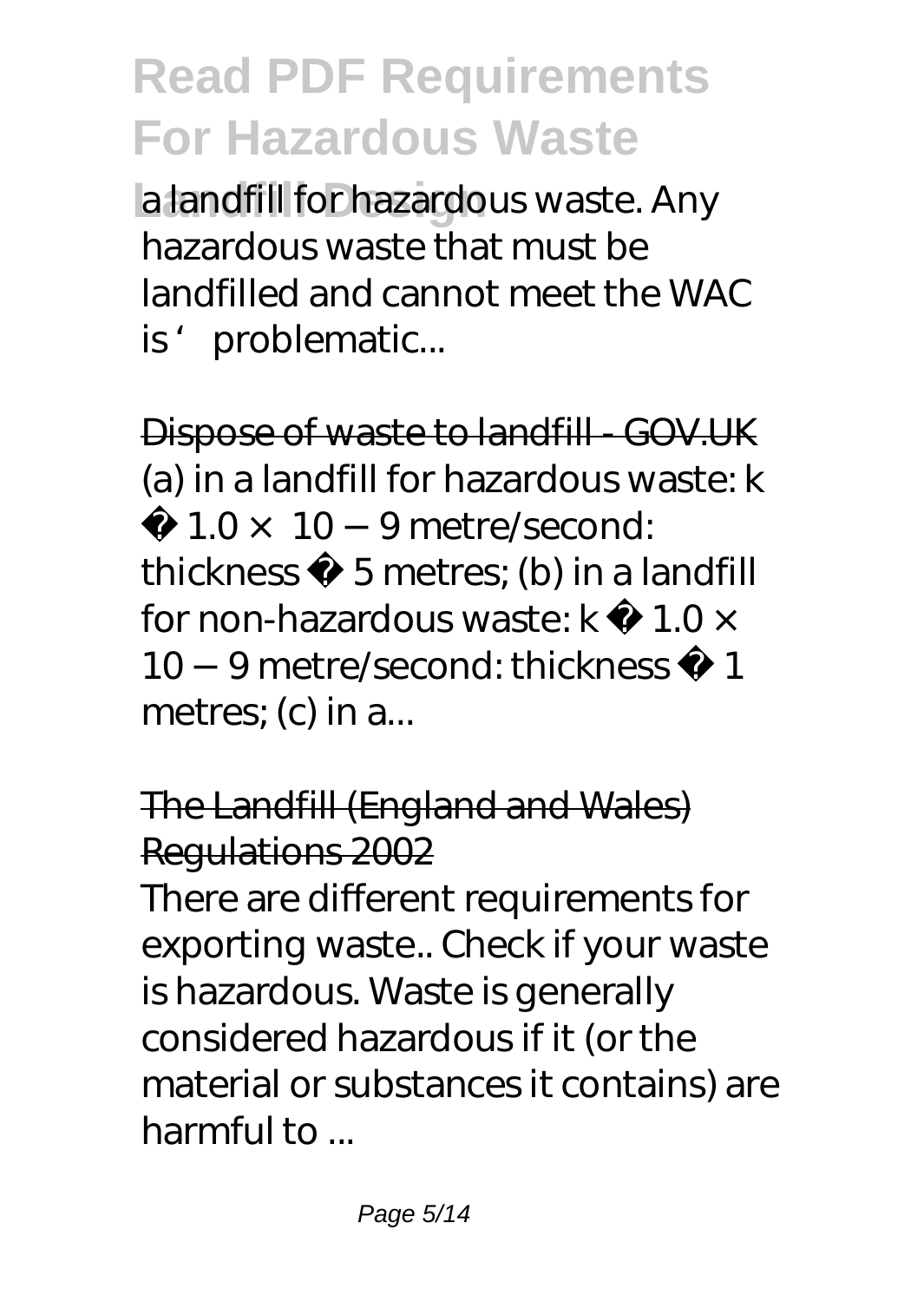**Hazardous waste - GOV.UK** England & Wales – Specific Requirements In England and Wales organisations must register their premises with the Environment Agency if they produce or hold more than 500kg of hazardous waste in a year

An Overview of The Hazardous Waste **Regulations** 

Landfills intended for hazardous wastes must be licensed for each hazardous waste type which will be disposed at that landfill, and the range of hazardous substances allowed may be quite limited.

List of Hazardous Waste Landfills UK - Landfill to Recycling The landfill is licensed to accept a wide range of bulk and packaged Page 6/14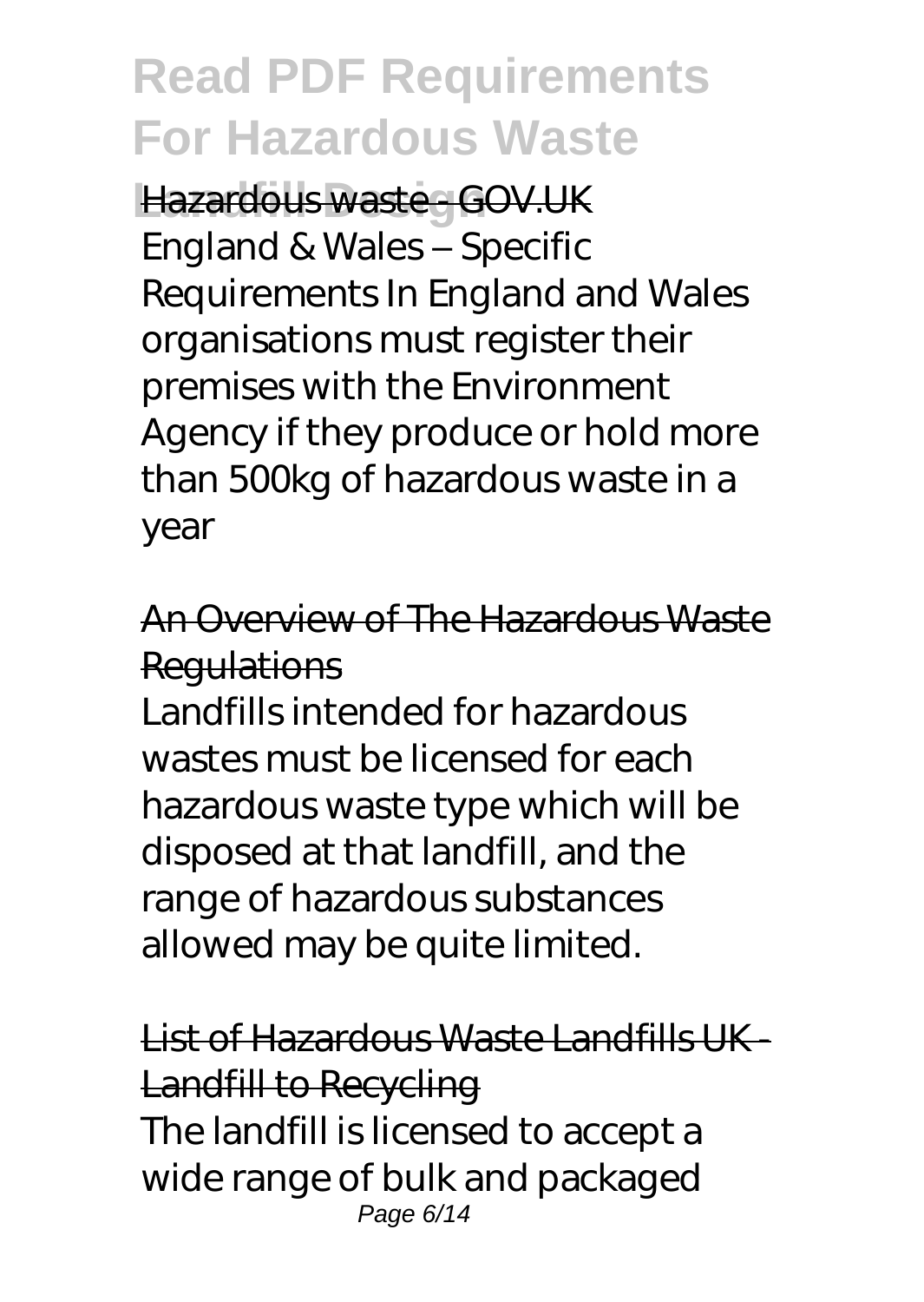**Landfill compliant hazardous wastes,** such as: contaminated soil; filter cakes; Air Pollution Control residues (APCr) fibrous and cement bonded asbestos; industrial chemical waste; drummed hazardous waste; bulk hazardous waste

Hazardous Waste Landfill - Grundon These Regulations set out the regime for the control and tracking of the movement of hazardous waste for the purpose of implementing the Hazardous Waste Directive (Directive 91/689/EC). The Regulations extend to England and Wales although the only provisions that apply to Wales are modifications to the Environmental Protection Act 1990 contained in Part 11.

The Hazardous Waste (England and Page 7/14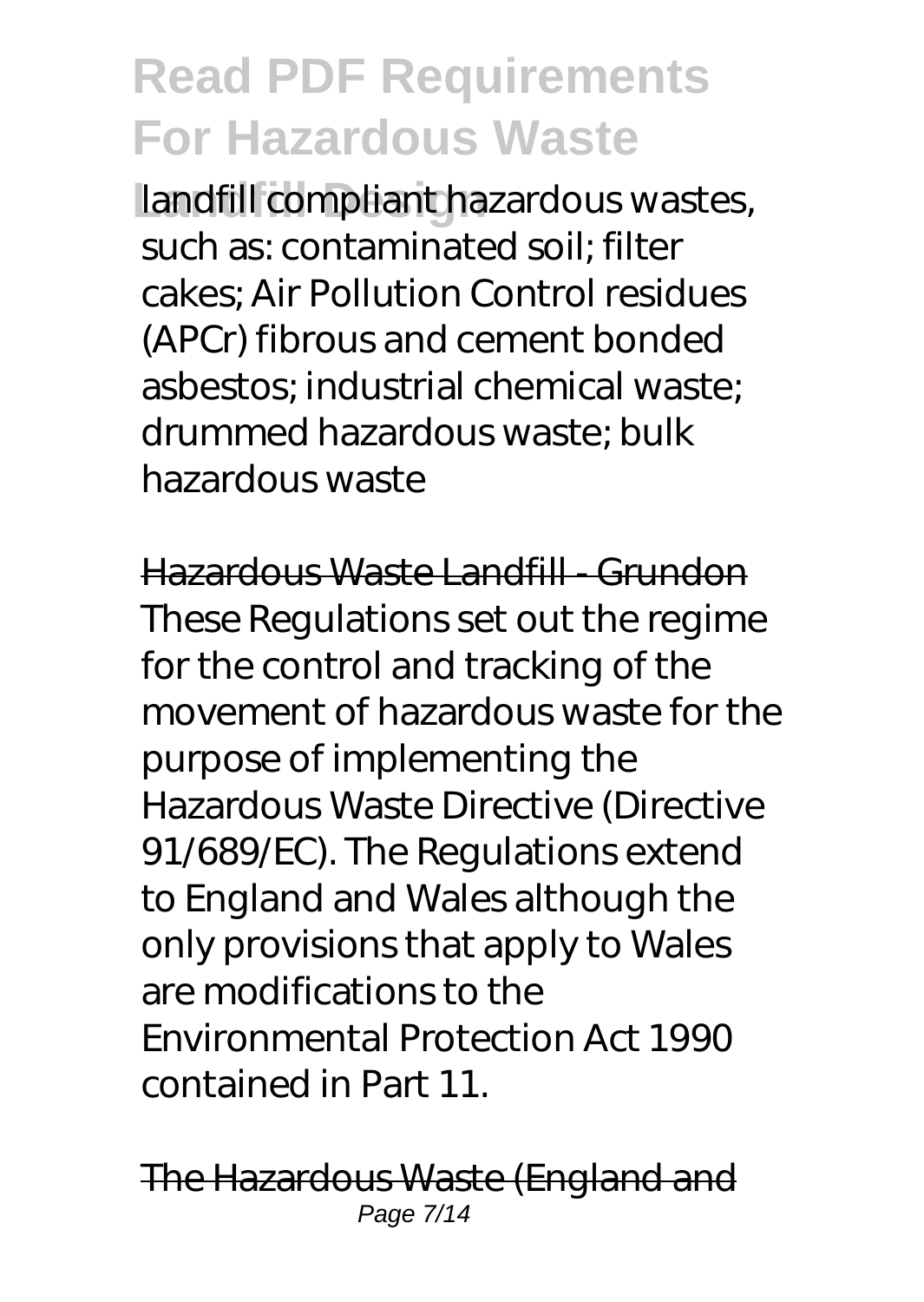**Landfill Design** Wales)Regulations 2005

Waste producers must classify their waste as hazardous or non-hazardous and make sure it's described (characterised) accurately. This helps waste producers work out where they' re allowed to  $\ldots$ 

Waste acceptance procedures for waste recovery on land ... Hazardous waste prevention and minimisation are briefly addressed, because of their importance, as is handling, transportation and storage. Document 2, Minimum Requirements for Waste Disposal by Landfill, addresses landfill classification, and the siting, investigation, design operation and monitoring of landfill sites. ...

#### MINIMUM REQUIREMENTS FOR Page 8/14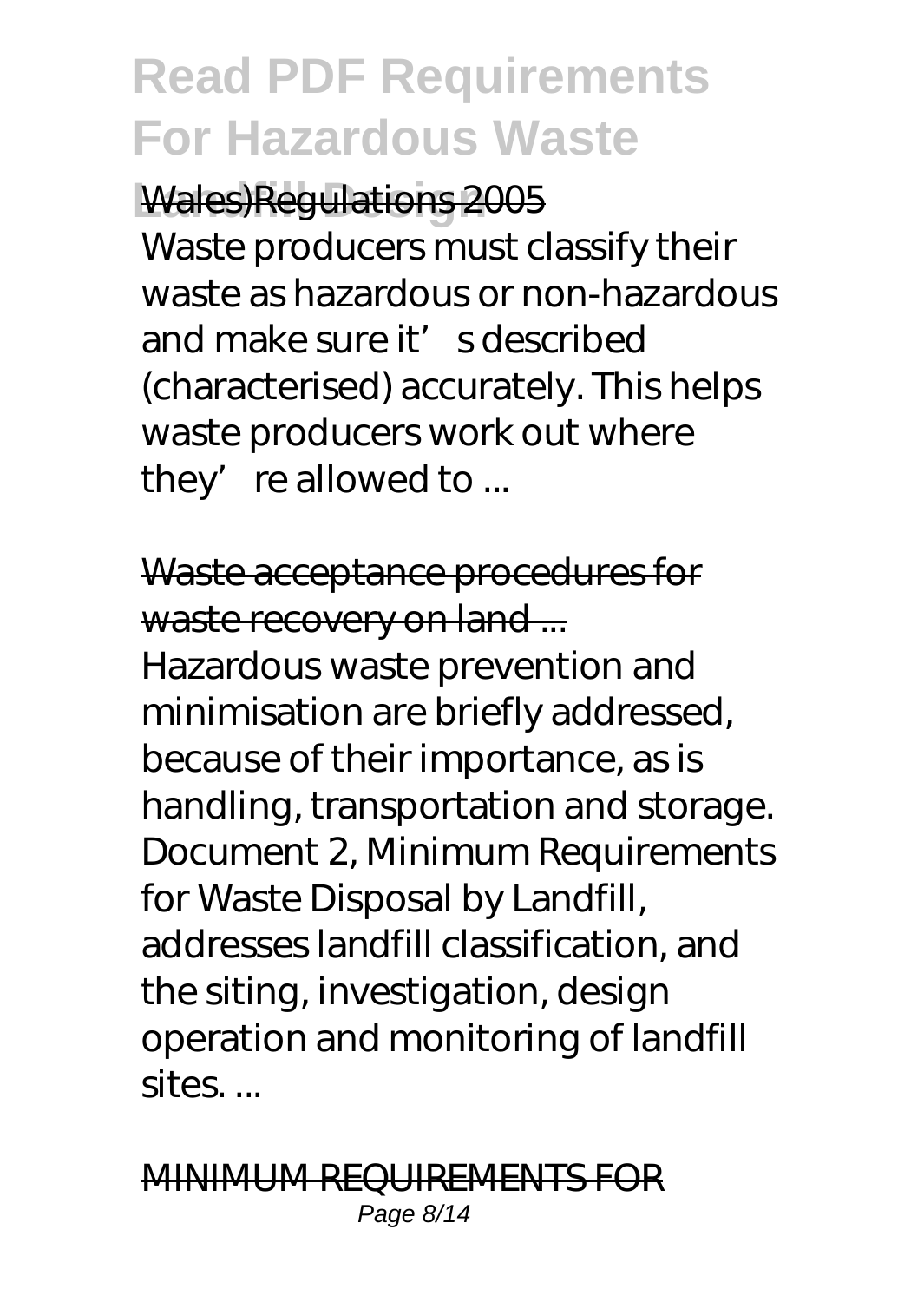**Landfill Design** WASTE DISPOSAL BY LANDFILL Landfills Modern landfills are wellengineered facilities designed to receive specific kinds of waste, including municipal solid waste (MSW), construction and demolition debris (C&D) and hazardous waste. Landfill facilities must be designed to protect the environment from contaminants, which may be present in the solid waste disposed in the unit.

#### Landfills | US EPA

Businesses and industries must now arrange for alternative ways for disposing of liquid waste and ensure that non-liquid waste is properly treated before disposal. The regulations also ban the disposal of hazardous and non-hazardous waste in the same landfill. All hazardous Page 9/14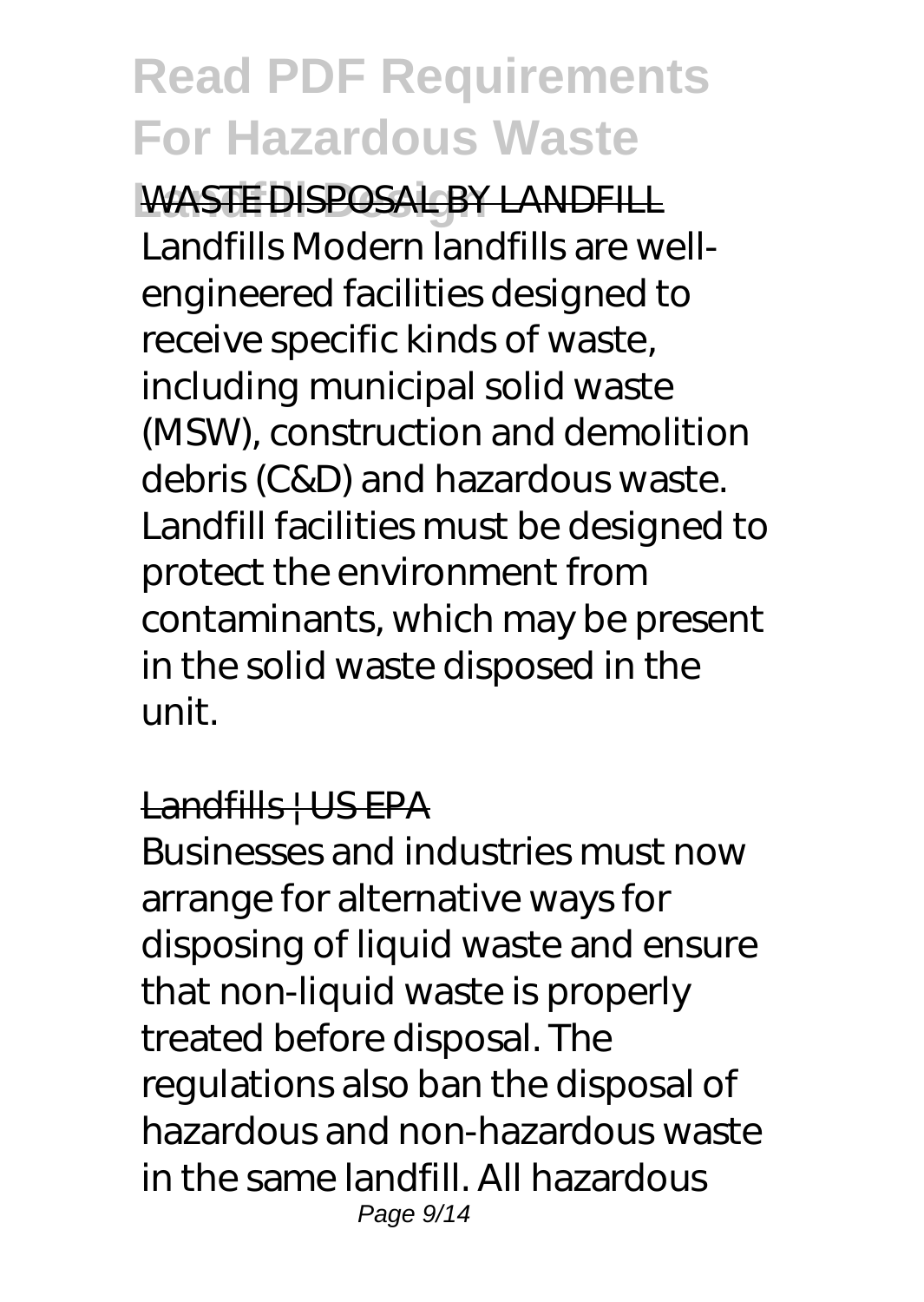**Landfill Design** waste must be disposed of in specially designated landfills.

### Landfill waste disposal - Law and Your Environment

The closure and post-closure care requirements for MSWLFs establish the minimum requirements that MSWLF owner/operators must comply once the landfill stops receiving waste and begins closure. Owner/operators are also required to continue monitoring and maintaining the landfill once it is closed to protect against the release of hazardous constituents to the environment.

Requirements for Municipal Solid Waste Landfills (MSWLFs... In order for a material to be classified as a hazardous waste, it must first be a solid waste. Therefore, the first step Page 10/14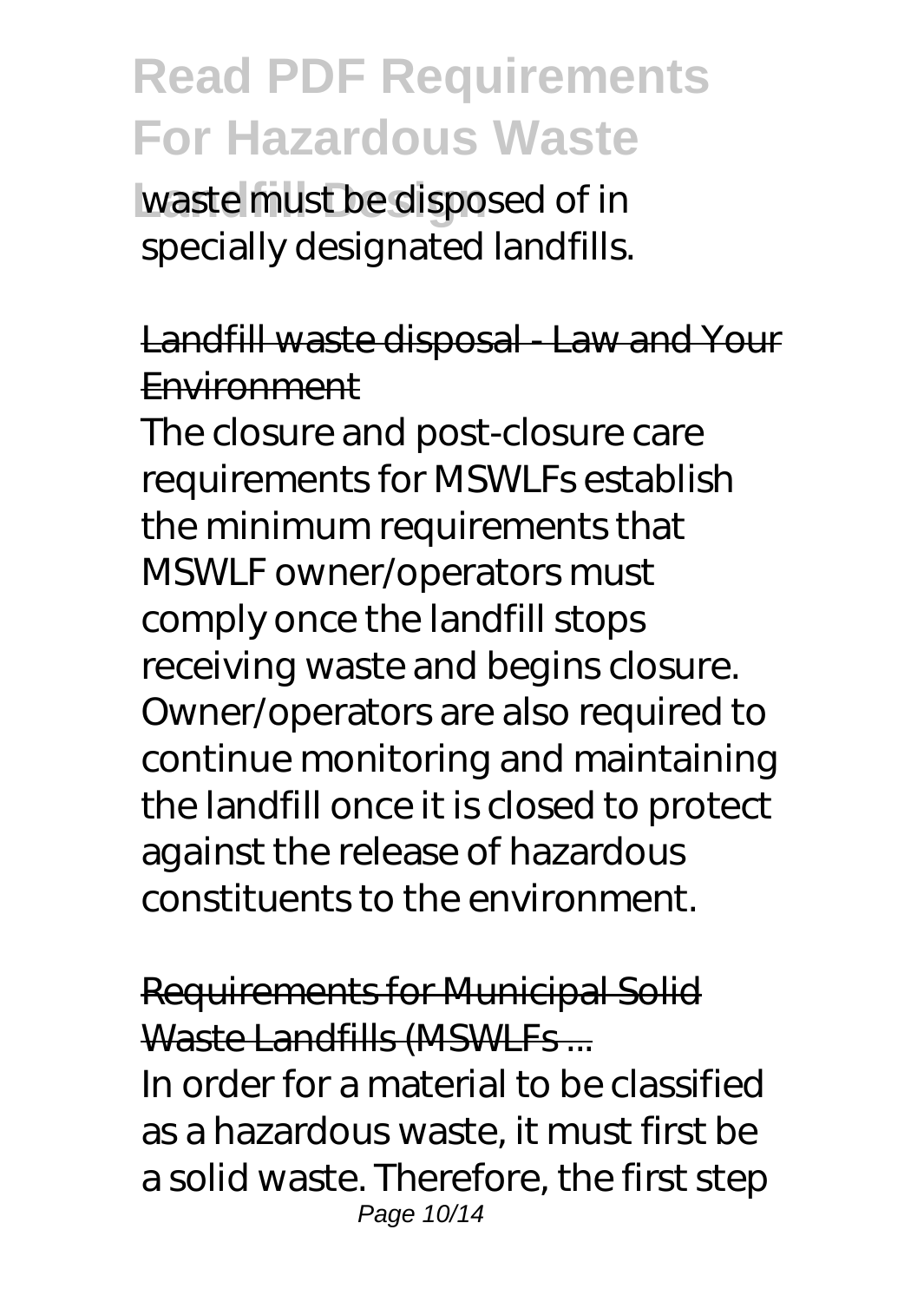**Landfill Design** in the hazardous waste identification process is determining if a material is a solid waste.

### Learn the Basics of Hazardous Waste! US EPA

The Landfill Directive defines the different categories of waste (municipal waste, hazardous waste, non-hazardous waste and inert waste) and applies to all landfills, defined as waste disposal sites for the deposit of waste onto or into land. Landfills are divided into three classes: landfills for hazardous waste;

### Waste - Environment - European Commission

Non-hazardous Waste. Title 40 of the CFR parts 239 through 259 contain the regulations for solid waste. The requirements for underground Page 11/14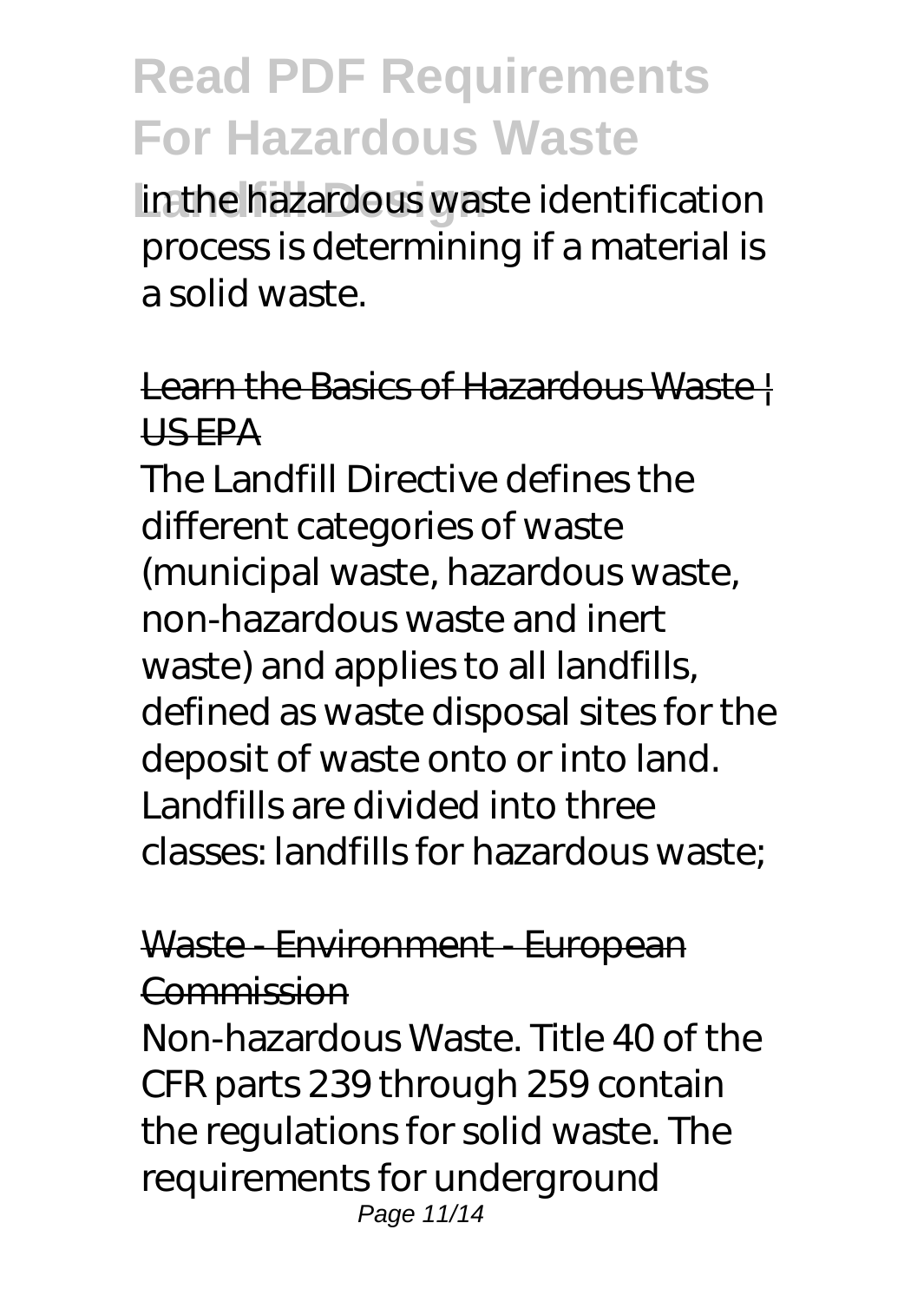storage tanks, which are also regulated under RCRA, are located in title 40 CFR part 280. A list of all solid waste regulations with links to the regulatory text is provided below:

Resource Conservation and Recovery Act (RCRA) Regulations ... EPA established requirements for the disposal of CCR in landfills and published them in the Federal Register April 17, 2015. Subtitle C establishes a federal program to manage hazardous wastes from cradle to grave.

Basic Information about Landfills | Landfills | US EPA

Determining the Waste Type for Landfill Disposal • Within 3 years all analyses must be conducted by a laboratory accredited by SANS to Page 12/14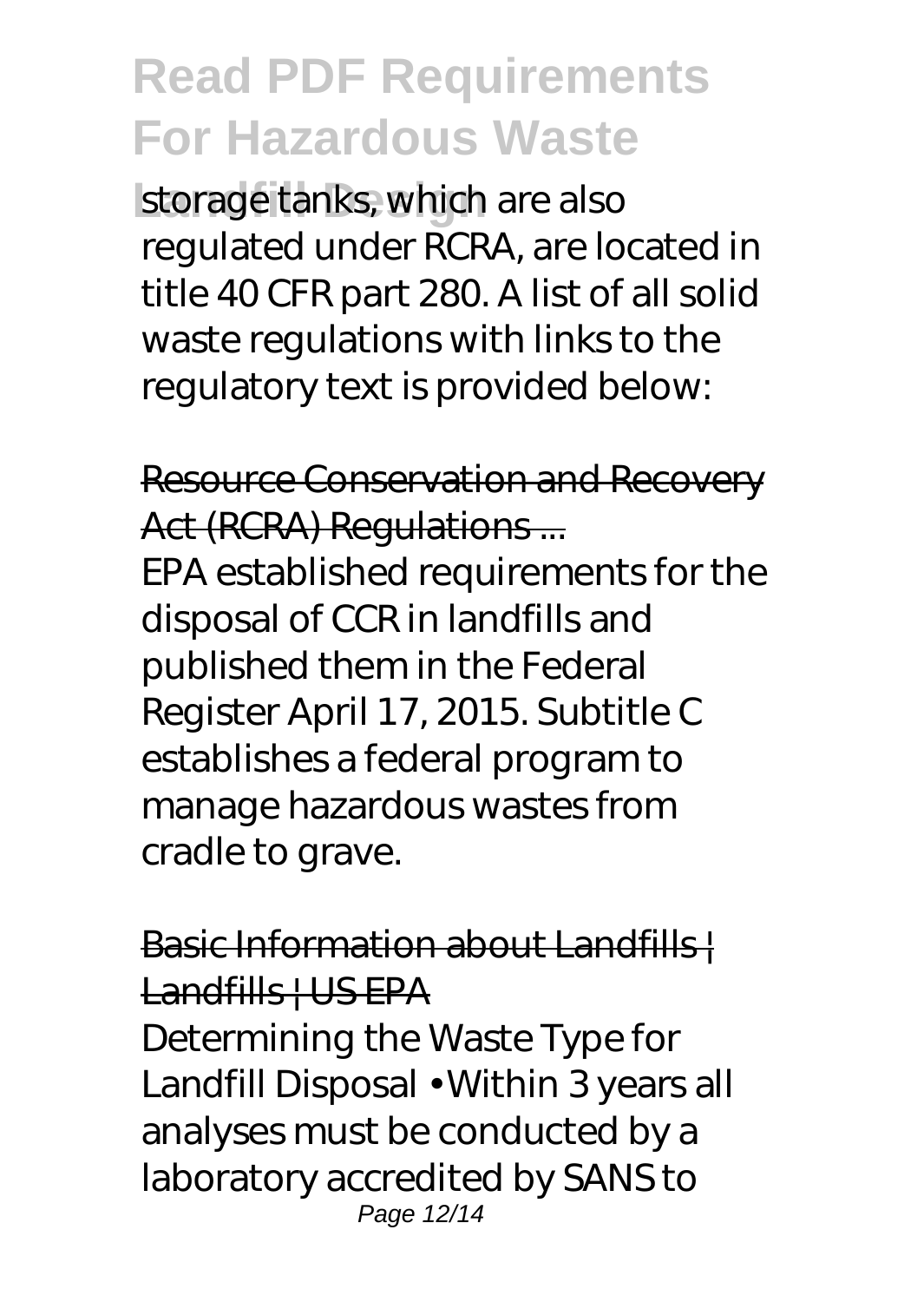conduct the analytical methodology required • Transitional provisions on the waste generator from the WC&MR

Waste Classification and Management Regulations and ... Turn your waste into a new nonwaste product or material Quality protocols: converting waste into nonwaste products IsItWaste tool: for advice on the by-products and end of waste tests

Environmental management : Waste detailed information ...

According to the waste management hierarchy, landfilling is the least preferable option and should be limited to the necessary minimum. Where waste needs to be landfilled, it must be sent to landfills which comply with the requirements of Page 13/14